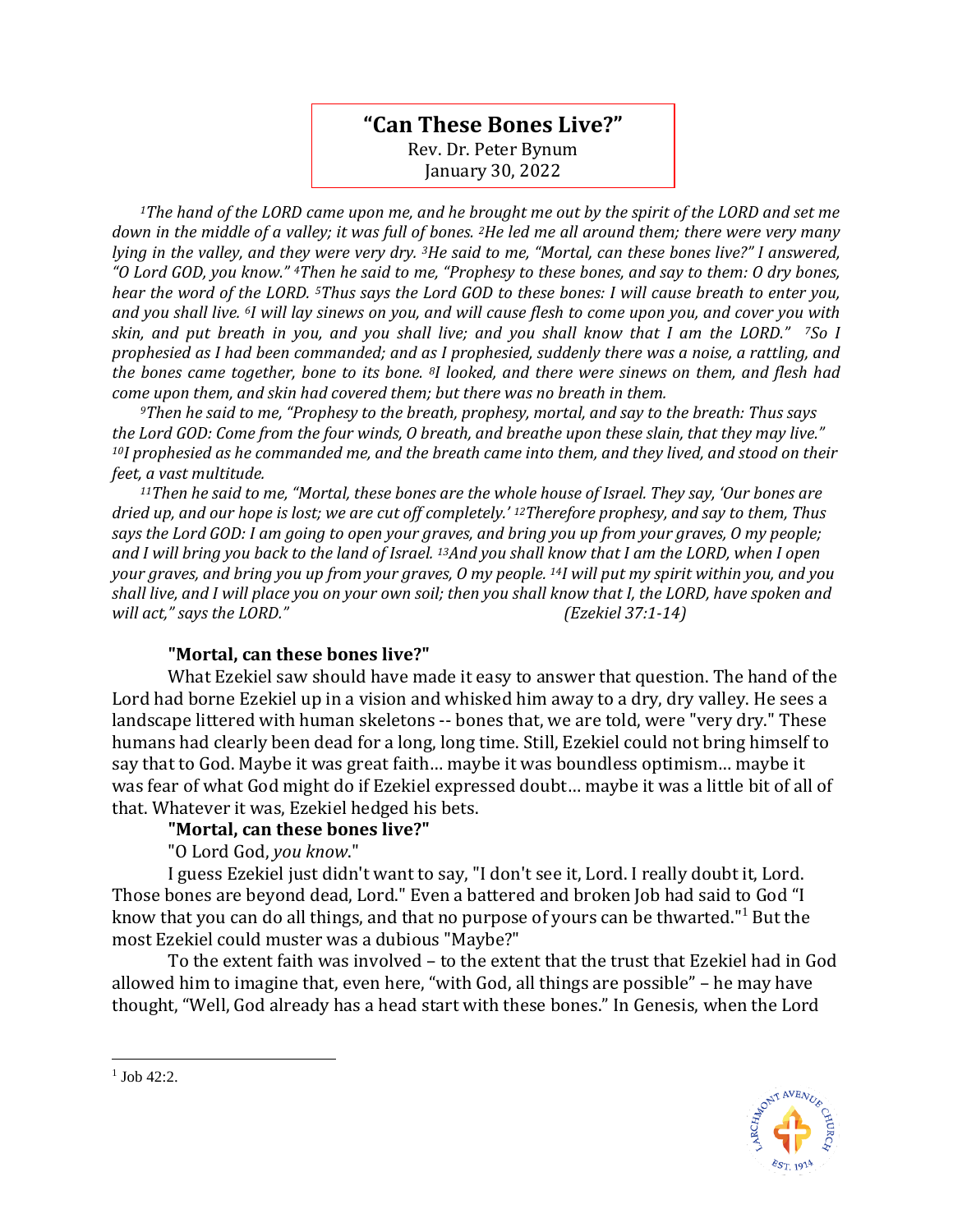God created the very first human, it started with a handful of dust.<sup>2</sup> Here in the valley, there was at least a framework — a skeletal structure. Dry or not, it was something… something that meant God would not be starting completely from scratch this time.

You know, people who buy and sell houses for a living will often say that a house has "good bones." It may look awful outside and in, shingles may be missing and pipes may be leaking and floors may be buckling and paint may be peeling, but the pros can usually tell if the main structure is sound and the layout is solid. They can picture what that house could be with just a little investment, a little hard work.

I've actually heard that term used to describe congregations, too. "There may be a few problems here and there," they say, "but that church has good bones." Now, those people were not talking about the church building when they said that. They were not commenting on the specifications of the sanctuary or the structure of the education building. They were talking about the people. When they said that church had "good bones," it meant they saw integrity and strength in the structural members of the church, the human members who had committed themselves to that ministry, people who had come to the decision that they would stand shoulder to shoulder with each other in good times and in bad to be the church of Jesus Christ together. Sure, there may be some tattered edges, some areas in need of upgrade or even wholesale renovation, but the overall structure is sound, and it is easy to envision what that house could be with just a little investment and a little hard work.

Larchmont Avenue Church has really good bones, and that is really good news for this new class of elders, deacons, and trustees who are taking up the mantle of leadership this morning. Sure, we have some work to do, but we have the privilege and blessing of building on a solid foundation of mission, outreach, and ministry not only to our members but to many beyond these walls.

In the same way, getting back to that dry valley, God at least had some good bones to work with. They were dry, but good, and that's a start. But still, the question remains. **"Mortal, can these bones** *live***?"**

I don't know, Lord. It still takes a mighty leap of faith to imagine even good bones springing back to life. Bones are basically just scaffolding. They lack the things that really make life possible – like a circulatory system and blood to fill it… a respiratory system and air to refresh it… a digestive system and food to energize it… a nervous system to communicate and govern it all… a heart that can love… eyes that can see… a brain that can think… a spirit that can believe? If all we've got are bones, life is still a long way away.

The same is true of any church. We've got good bones, thanks be to God! The scaffolding is solid and sure, but scaffolding is only as good and useful as the good and useful work that is done upon it. We can have good structure, we can have good bones, but for the church to live – to truly live -- we need people who are present and ready to love and to serve. The church needs brains, the church needs heart, the church needs muscle. And the good news is that God is there to help us find all of that. "*I will lay sinews on you,"*  the Lord says, *"and will cause flesh to come upon you."* 

Those of you who will be answering the questions of ordination and installation in a few minutes have stepped up to be hearts, minds, and muscle for the church. You are

 $2$  Genesis 2:7.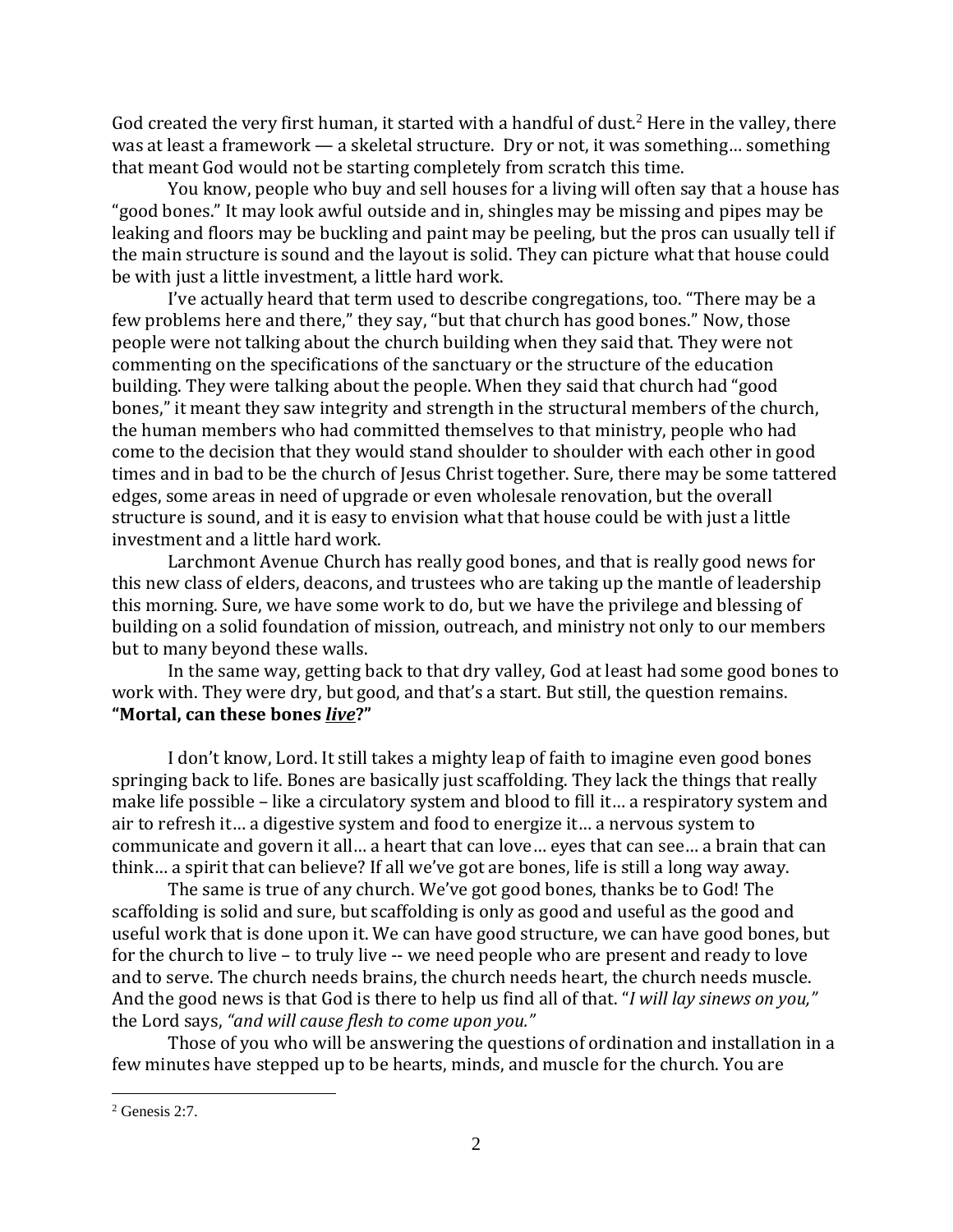committing your energy to support the life and vitality of this congregation, and that is a beautiful, precious thing. Much of your job from this day forward will be to help others to make similar choices… to encourage more members to get active and invested in the life of this congregation – to increase what is possible on and around these good bones.

So, with a solid structure and renewed flesh laid upon it, things are looking better. But mortal, God has to ask again: **"Can these bones** *live***?"**

OK Lord, I am certainly more optimistic. But I am still not sure, because everything we have talked about so far is human. The structure and the plan and the strength of the bones… the heart and the muscle of the flesh… this is the kind clay that we humans work with all the time. We can see a need, we can imagine a project, we can make a smart plan, and we can get out there to put hammer and nails to it. We can call volunteers to give of their time. We can raise money to fund the vision. As humans, these things are within our grasp. But these are human things, and as good as these things are, they are incomplete in the Kingdom of God. Ezekiel knew that even all of this was not enough, because, as the story is told, Ezekiel looked at the bones, and he saw the flesh, but he did not see life. "*There sinews on [the bones], and flesh had come upon them, and skin had covered them,"* Ezekiel said, *"but still there was no breath in them."*

You see, it's not really about the bones, even though they are part of it. It's not even about the flesh, although that is a part of it, too. None of those things come to much without the part that only God can play. Only God can bring the Spirit that breathes true life into us and into the church. Fortunately for us, that is the promise. That is the Way, that is the Truth, and that is the Life that is promised. "*I will cause breath to enter you,"* God says, *"and you shall live. I will lay sinews on you, and will cause flesh to come upon you, and cover you with skin, and put breath in you, and you shall live; and you shall know that I am the Lord."* 

The Hebrew word is *ruach*, which can mean "breath," as it does in this passage. It can be translated "wind," as it is in Genesis 1, when the wind of God blows and hovers over the surface of the waters. And it can mean "Spirit," as it does in Psalm 51, when the poet prays "*Do not cast me away from your presence, and do not take your holy spirit from me*." All three of these meanings seem to be whirling around those bones in the desert, as Ezekiel watches God's power – God's wind, breath, and Spirit -- breathe life into bones that had long been dead. "*Come from the four winds, O breath, and breathe upon these slain, that they may live… and the breath came into them, and they lived, and stood on their feet, a vast multitude."*

This critical role of the Holy Spirit is the primary lesson to be learned on this day of ordination, installation, and celebration, as we once again call on the Spirit to breathe the life and vitality of God into the church. We can do all kinds of human things together. We can write mission statements, cast visions, make plans, gather people, heart, and muscle into this ministry, but without the power of the Spirit, without the breath and wind of God, those efforts will not live — at least not in the way we hope they will. Even with good bones, even with good people, even with the best of intentions, our only real hope will be for God to continue to breathe life into our mission and ministry here at LAC.

The life of Blaise Pascal can help us understand this critical point. In 1654, the French mathematician, scientist, and inventor Blaise Pascal was alone in his room. A child prodigy, he became one of the most brilliant minds of his age early in life. He was amazing at what we would call "human things." He built one of the first mechanical calculators, a